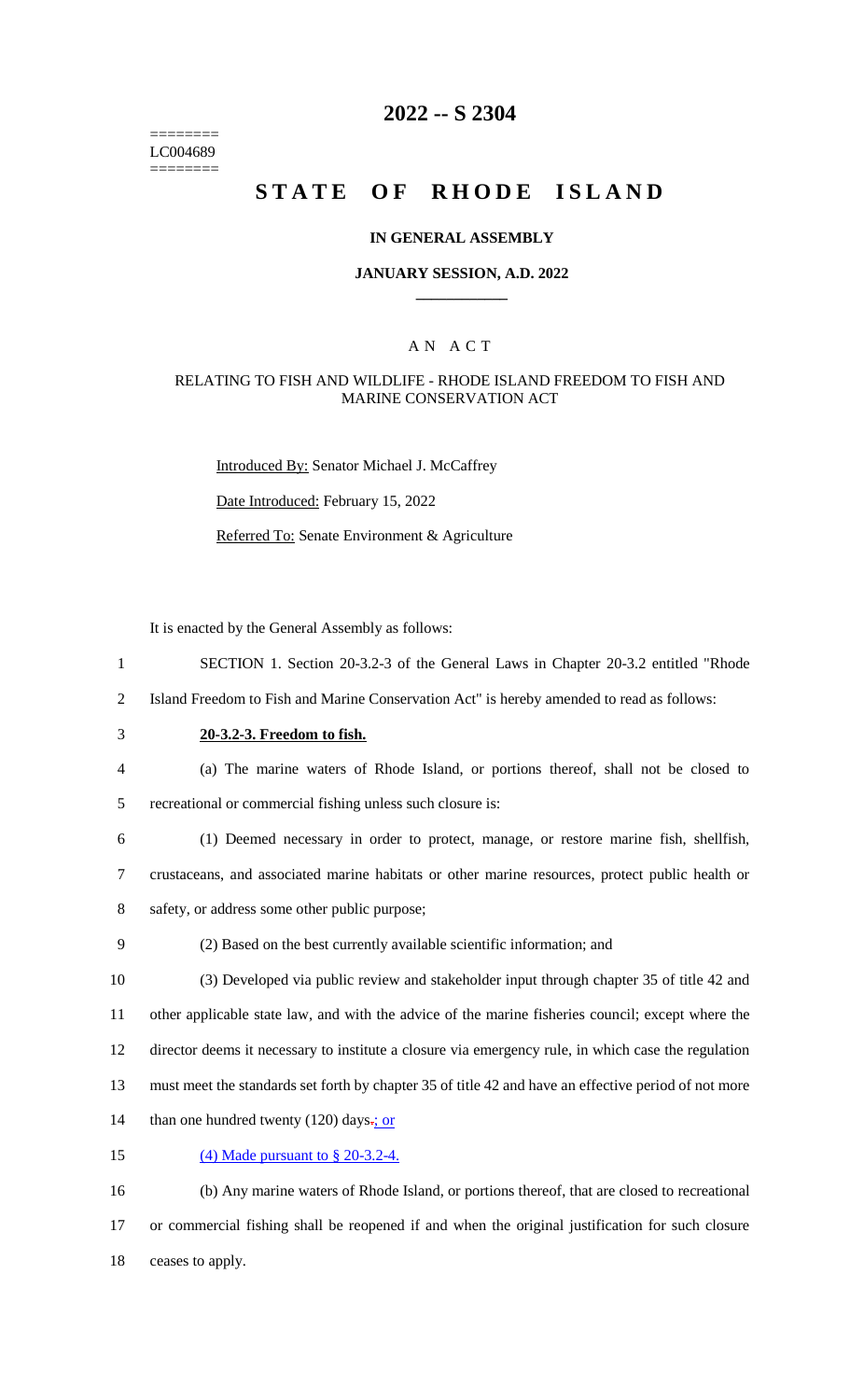| 1              | (c) As part of the annual reporting requirements as specified in $\S$ 20-2.1-9(6), the                 |
|----------------|--------------------------------------------------------------------------------------------------------|
| $\overline{2}$ | department of environmental management, upon advice of the marine fisheries council, shall             |
| $\mathfrak{Z}$ | include therein an evaluation of any closures identified as significant by the council and any         |
| 4              | relevant scientific information related thereto that was collected during the year.                    |
| 5              | SECTION 2. Chapter 20-3.2 of the General Laws entitled "Rhode Island Freedom to Fish                   |
| 6              | and Marine Conservation Act" is hereby amended by adding thereto the following section:                |
| 7              | 20-3.2-4. Shellfish restoration.                                                                       |
| 8              | (a) Wild shellfish harvests are at historic lows, and natural recruitment rates are too low to         |
| 9              | sustain healthy populations because shell fish are an important indicator of the overall health of the |
| 10             | ecosystem. Accordingly, the department of environmental management shall, based on the best            |
| 11             | currently available scientific information, and pursuant to the Rhode Island shellfish management      |
| 12             | plan:                                                                                                  |
| 13             | (1) Establish baseline shellfish harvest targets and a timeline to accomplish the restoration          |
| 14             | targets of qualog, oyster, and bay scallop populations to support and sustain commercial and           |
| 15             | recreational fishermen and the commercial and recreational fishing industry; and                       |
| 16             | (2) Establish rules and regulations to ensure that the genetic integrity of qualog, oyster,            |
| 17             | and bay scallop populations are maintained.                                                            |
| 18             | (b) The director of the department of environmental management shall enforce subsection                |
| 19             | (a) of this section. If the director of the department of environmental management fails to enforce    |
| 20             | subsection (a) of this section, aggrieved parties may bring an action in the superior court seeking    |
| 21             | injunctive relief, a declaratory judgment, a writ of mandamus or any combination thereof.              |

22 SECTION 3. This act shall take effect upon passage.

 $=$ LC004689 ========